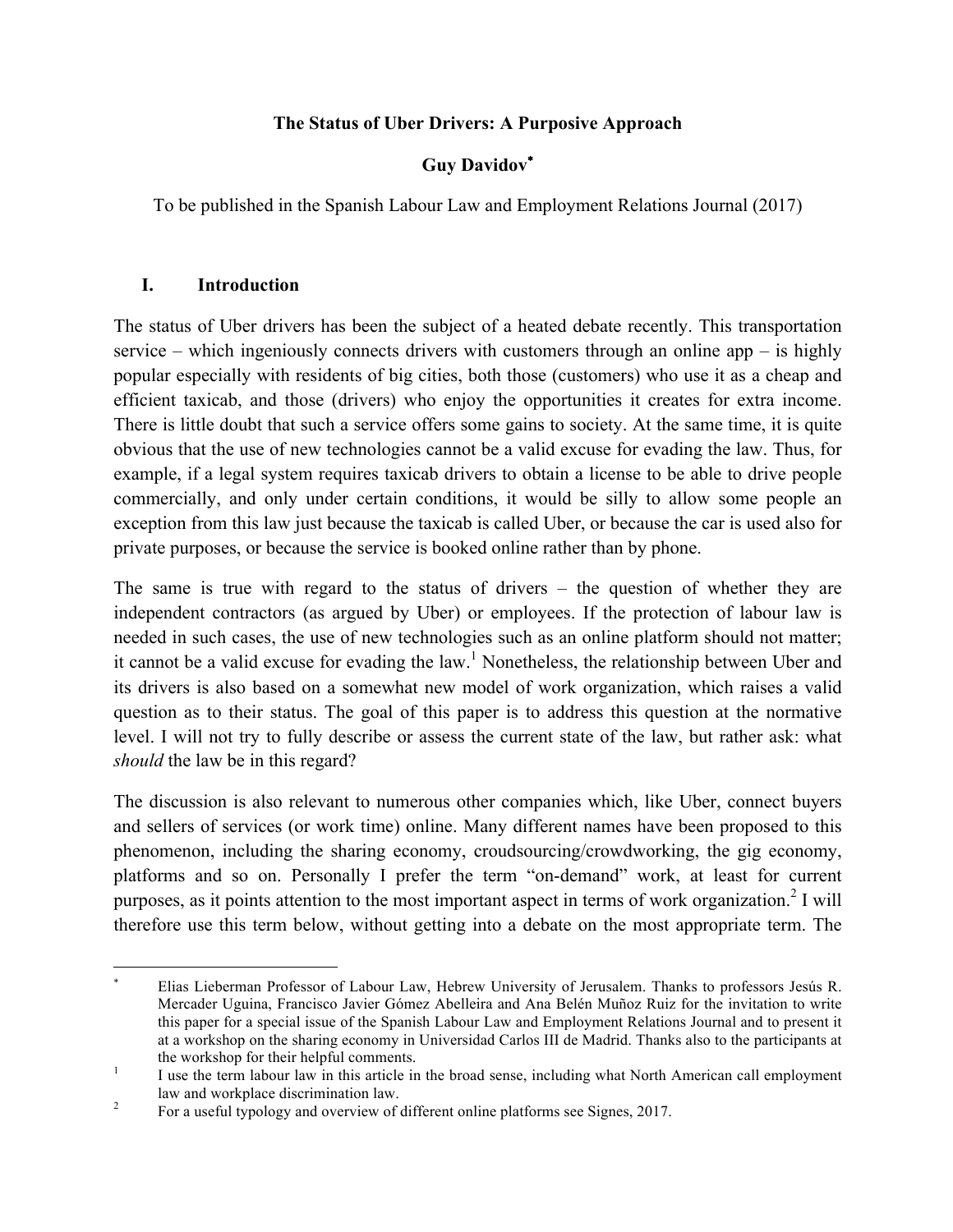discussion is relevant to "on-demand" workers in general, but I will rely on the facts relevant to Uber (at least as it operates in the United States and the United Kingdom) so application to other cases might require some modification depending on their own factual details.

It is important not to overstate, and at the same time not to underestimate, the magnitude of the problem. The "on demand" economy may be revolutionary in some respects (Lobel, 2016) but in the current context the challenges it creates are not unlike those we have already been struggling with for many years (Finkin, 2016; De Stefano, 2016). These challenges certainly require discussion, and justify debates regarding the best way to address the new problems, but there is no reason to see them as paradigm-shifting. Moreover, although the "on demand" sector is growing, it is important to remember that it still represents only a small fraction of the labour market (estimated in the United States at 0.5% of all workers as of 2015; see Katz and Krueger, 2016). It is certainly significant and justifies the interest it has generated, but at the same time has to remain in context; for example, we should not change our general understanding of employer-employee relations in light of the experience of 0.5% of the workers, if this might negatively impact the other 99.5%.

The paper proceeds as follows. It begins, in part II, by briefly discussing some preliminary issues about how to address the problem: does it make sense to retain the employee/independent contractor distinction at all? Is it justified to maintain an "all or nothing" dichotomy? Should we leave the determination of "who is an employee" to courts? And finally, how should we interpret the term "employee" that appears in legislation? As will become clear, my approach is purposive, and Part III outlines what this means in the context of identifying an employment relationship that justifies the application of labour laws. I will briefly consider several goals of labour law, and suggest that the most useful level of abstraction for current purposes is to focus on the unique vulnerabilities of employment, which I identify as democratic deficits (subordination, broadly conceived) and dependency (economic as well as for social/psychological needs). Finally, part IV applies these general principles to the specific context of Uber drivers, concluding eventually that Uber drivers should be considered employees. $3$ 

The main advantage of a purposive approach is that it avoids technical-legalistic application of tests that could be outdated, instead looking for the ultimate goals behind labour laws – and consequently behind the distinction between "employees" and independent contractors – to decide who should be protected. By the very nature of this approach, then, it is well suited to deal with new forms of work arrangements. I will attempt to show that if a purposive approach is applied, it can address the challenge of "on demand" work arrangements, without the need to invent new solutions.

 <sup>3</sup> Parts I and II are based on my previous writings, which culminated recently in Davidov (2016). Part III and the structure of this paper as a whole are based on a series of three posts that I published on May 2016 in the blog www.onlabor.org. The current version is updated and expanded.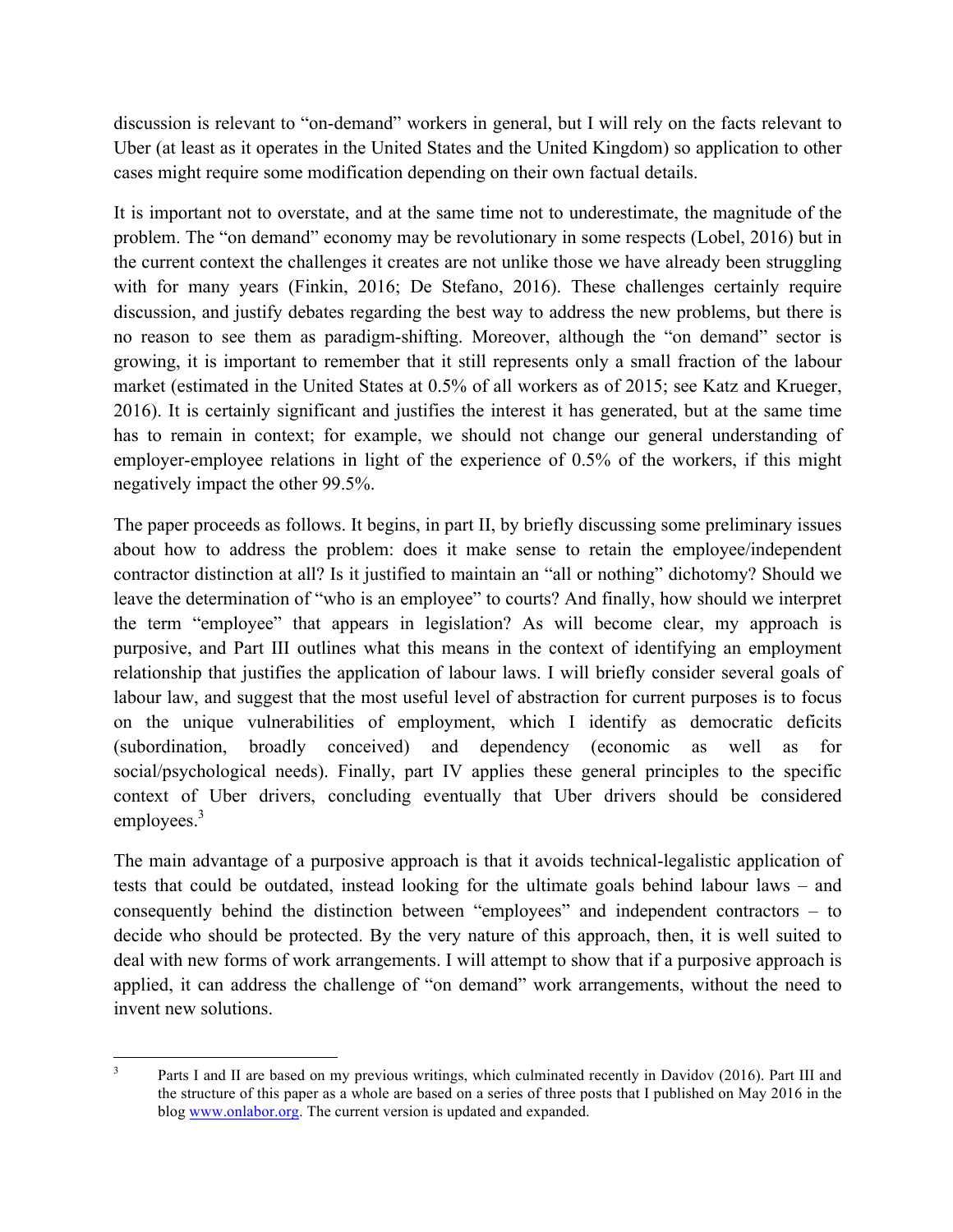## **II. Some Preliminary Questions**

Before moving to consider directly whether Uber drivers should be classified as employees, we have to acknowledge some preliminary issues. First, does it make sense to retain the employee/independent contractor distinction at all? Surely the "on demand" economy in itself cannot lead one to suggest otherwise. However, the rise of this new model of work is part of a much larger phenomenon, the shift to "alternative" work arrangements which depart from the traditional model. Although hardly new, this trend continues to grow in magnitude; in the United States, for example, it has recently been estimated that the percentage of workers in alternative arrangements rose from 10.1% in 2005 to 15.8% in 2015 (Katz and Krueger, 2016).<sup>4</sup> And such alternative arrangements are known for creating hard cases in grey areas between "employee" and "independent contractor", and sometimes blatant cases of deliberate misclassification. These difficulties have always been an inseparable part of the law, but they have exacerbated over the last three decades together with the proliferation of atypical, non-traditional (and usually precarious) work arrangements.

Given these ongoing difficulties, several scholars have argued that the distinction should be abolished and the protections afforded by labour law extended to independent contractors (and possibly others) as well (See, e.g., Carlson, 2001; Tucker, Fudge and Vosko, 2003). Others have also called for drastically expanding the scope of labour law (see, e.g., Langille, 2011). However, while it may well be justified to redraw the lines, some line-drawing is unavoidable when setting the scope of labour protections (as is often the case in law). Moreover, although by dramatically extending coverage (for example to all those who perform work for others) we can minimize problems of misclassification, such extension would also lead to diluting the standards themselves. If we offer the same level of protection to everyone, we can offer much less than what those workers really in need of protection might need. Imagine, for example, that the plumber or the tax consultant that you hire to help you occasionally will be treated as your employees, with the same rights that full-time employees of a large firm have via-a-vis that firm. It is easy to see how this will lead to lower standards: the expectations that society can have from the hirer of an occasional consultant are much lower than what we can expect from a business regularly employing workers. In short, re-drawing the lines is necessary; avoiding them altogether is problematic.

This leads to a second (and related) issue: should we maintain an "all or nothing" dichotomy? The distinction between employees and independent contractors has been described as a "binary divide" (Freedland and Kountouris, 2011: 104). In recent years it is becoming increasingly clear that such a crude dichotomy is insufficient to deal with the multitude of work arrangements and their nuances. A useful way to explain this is by reference to the spectrum of possibilities

 <sup>4</sup> The authors define alternative work arrangements as including temporary help agency workers, on-call worker, contract workers, and independent contractors or freelancers. This is quite a limiting definition, not including part-time, fixed-term, zero-hours and other arrangements. The point for current purposes is that the overall phenomenon is very significant, and growing.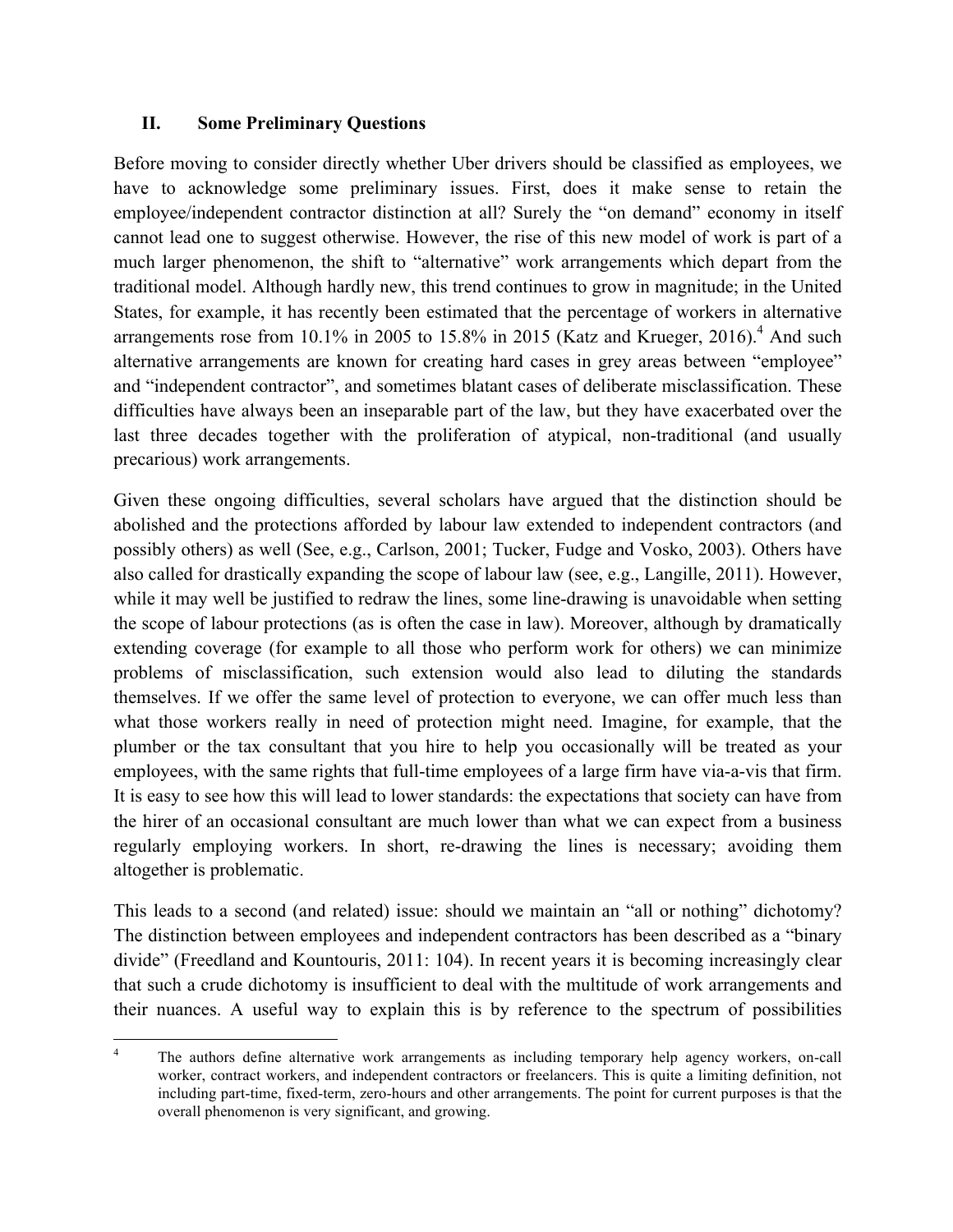between universalism and selectivity (Davidov, 2014). A universal arrangement is one that applies to everyone; a selective arrangement is targeted only at specific groups. There are obvious advantages to a universal approach: most notably, it is much easier for people to know their rights (and for society to enforce them) when all employees or all workers have the same rights. In contrast, by using selective laws we can target a solution to a specific group (for example, a specific sector) that is more suitable for that group, sometimes at a higher or lower level of protection.

Mark Freedland and Nicola Kountouris (2011: 284-9) have argued in favour of a high degree of selectivity: different rights to different (numerous) groups. Some degree of selectivity is surely needed, especially if we want to expand protection to new groups. At the same time, we have to take into account the drawbacks as well. The challenge is to find the right balance between universalism and selectivity. One useful method towards an optimal balance is to add a third (intermediate) group between employees and independent contractors. One additional group should not make it too difficult for people to know their rights. At the same time, it will allow us to bring into the scope of protection workers who share only *some* of the characteristics of employees, and should be covered by some (but not all) labour and employment laws. Indeed, an intermediate group of "dependent contractors" (or some other name) already exists in many countries and its acceptance around the world is proliferating (Davidov, Freedland and Kountouris, 2015). When examining the best way to classify Uber drivers, in part IV below, I will therefore assume the possibility of an intermediate category as well.

A third preliminary question is whether we should leave the determination of "employee" status to judges. It is tempting to suggest that the question of "who is an employee" should be resolved with clear-cut answers in legislation or administrative regulations. It is indeed useful to create more determinacy by allowing workers in specific sectors to know their status. There have been some interventions of this kind in the United States with regard to Uber drivers. The city of Seattle has passed an ordinance allowing drivers of Uber and similar platforms to bargain collectively, whether they are otherwise considered employees or not. The ordinance faces legal and other challenges and in the meantime its entry into force has been delayed.<sup>5</sup> Much more common are interventions in the other direction: some states have enacted legislation classifying Uber drivers as independent contractors, whether decisively (Indiana) or as a rebuttable legal presumption (South Dakota) or by listing several specific indicia that easily lead to this conclusion (Arkansas, Nevada). 6

 <sup>5</sup> For information on the ordinance see http://www.seattle.gov/council/issues/giving-drivers-a-voice and on the delay see <u>http://seattle.ubermovement.com/seattle-ordinance/</u>.<br><sup>6</sup> The best source for up-to-date information on these developments (in the U.S.) is the blog www.onlabor.org.

See, e.g., https://onlabor.org/2015/12/11/gig-news-uber-successfully-pursuing-state-legislation-onindependent-contractor-status/. See also http://www.iecoalition.org/blog/four-states-enact-laws-affecting-thedefinition-of-independent-contractor/.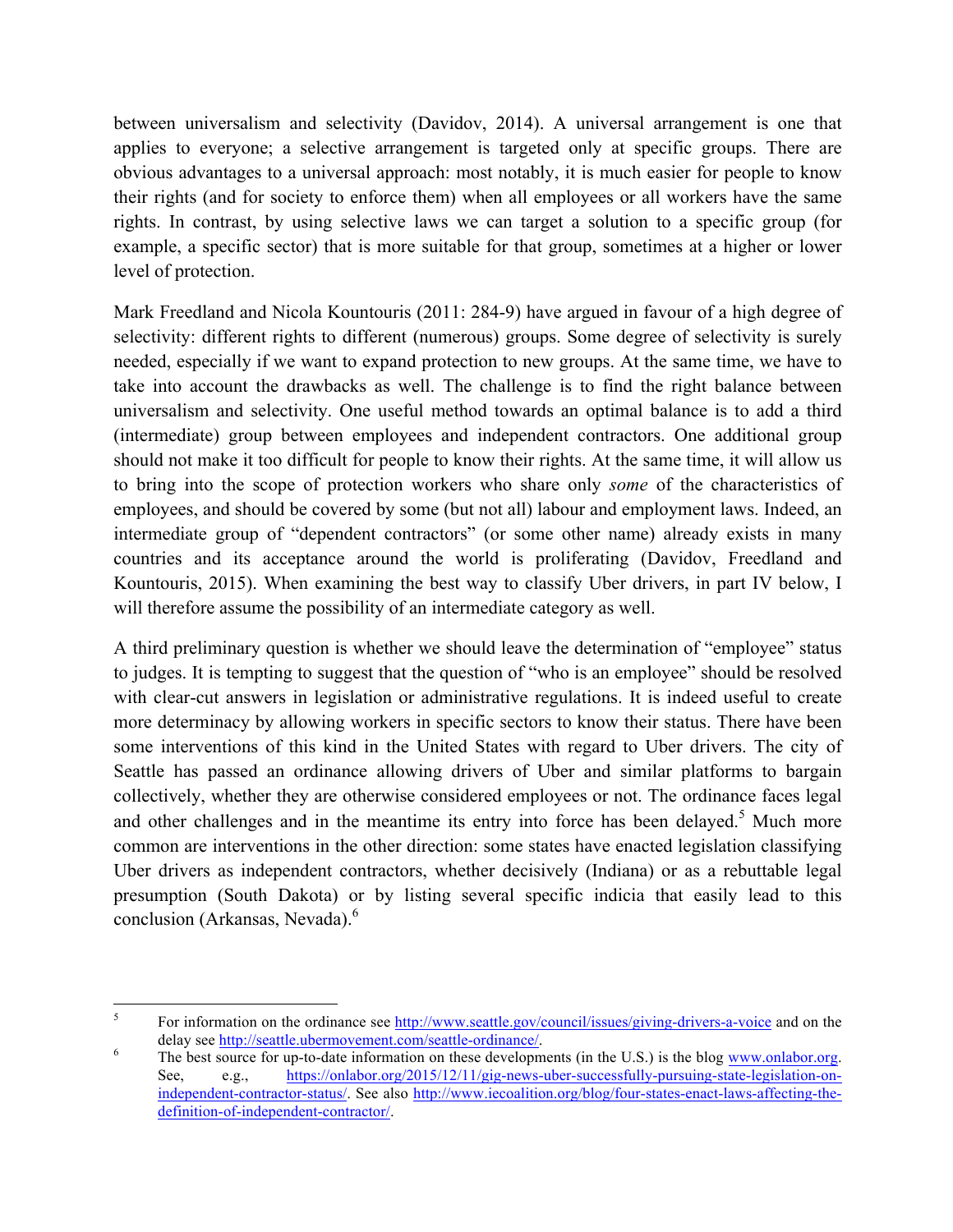However, a proclamation that specific workers will be deemed employees or independent contractors notwithstanding any other result reached by the regular tests, cannot replace the tests themselves. This is an area in which some degree of indeterminacy is necessary. New forms of work appear all the time. If we set in legislation a specific list of criteria for clear-cut determination, it will be easy for employers to work around them and evade the law. To prevent evasion as much as possible and provide solutions for new work arrangements, it is necessary to leave a wide margin of discretion for courts. To be clear, this is not to say anything against regulations that deem groups of workers to be employees – whether conclusively or as a rebuttable legal presumption – as a solution for evasion problems in specific sectors. However, such solutions can lead employers to change the method of work organization, thus opening new uncertainties. At the end of the day, if our goal is first and foremost to ensure protection to those who need it, rather than ensure determinacy, some judicial discretion is unavoidable.

This leads us to the fourth and final preliminary issue. Given that we have labour laws that grant rights only to "employees", and as we have seen, generally speaking such a system – which excludes independent contractors, and relies on a degree of judicial discretion – makes sense, how should we interpret the term "employee"? There is growing consensus among courts in many countries that the term should be interpreted purposively: a term in legislation should be given a meaning that will best advance the purpose of that legislation.<sup>7</sup> This seem to be – if applied correctly – the only sensible approach. So to decide who should be considered an "employee" we have to ask what are the goals (justifications) behind a specific law, or the goals behind the "project" of labour law as a whole (because at some level, all labour laws share the same basic purpose). As part of the need to balance between universalism and selectivity, I believe we should aim for a general understanding of "who is an employee", based on the project as a whole. Then we can also make adjustments, when necessary, in light of other/more specific goals of specific legislation.

Adopting a purposive approach will also allow us to expose problems that cannot be resolved by interpretation and require legislative amendments. For example, there are some specific protections for which the exclusion of independent contractors could be impossible to explain (i.e. for which the distinction as a whole seems unsuitable). It may also be the case that new forms of work require new legal protections. For example, to the extent benefits are unnecessarily tied to a specific workplace and accumulate over time, this is becoming increasingly detrimental for people who work for short periods or for multiple employers. In

 <sup>7</sup> See Autoclenz Ltd v Belcher [2011] UKSC 41 (UK Supreme Court); Pointe-Claire (City) v Quebec (1997) 1 SCR 1015 (Supreme Court of Canada); HCJ 4601/95 Sarusi v National Labor Court PD 52(4) 817 (1998) (Supreme Court of Israel); Konrad v Victoria Police (1999) 165 ALR 23 (Federal Court of Australia). The United States is an exception: although originally, its Supreme Court was a pioneer in adopting the purposive approach in this area (United States v Silk 331 US 704 (1947)), in more recent years conservative judges explicitly rejected this approach (Nationwide Mutual Insurance Co v Darden 503 US 318 (1992)). However, in the U.S. as well, some State courts adopted a purposive approach when interpreting State labour laws; see, e.g., S.G. Borello & Sons, Inc. v. Department of Industrial Relations (1989) 48 Cal. 3d 341, recently applied with mention to this point in Cotter v. Lyft, Inc., 60 F. Supp. 3d 1067 (N.D. Cal. 2015).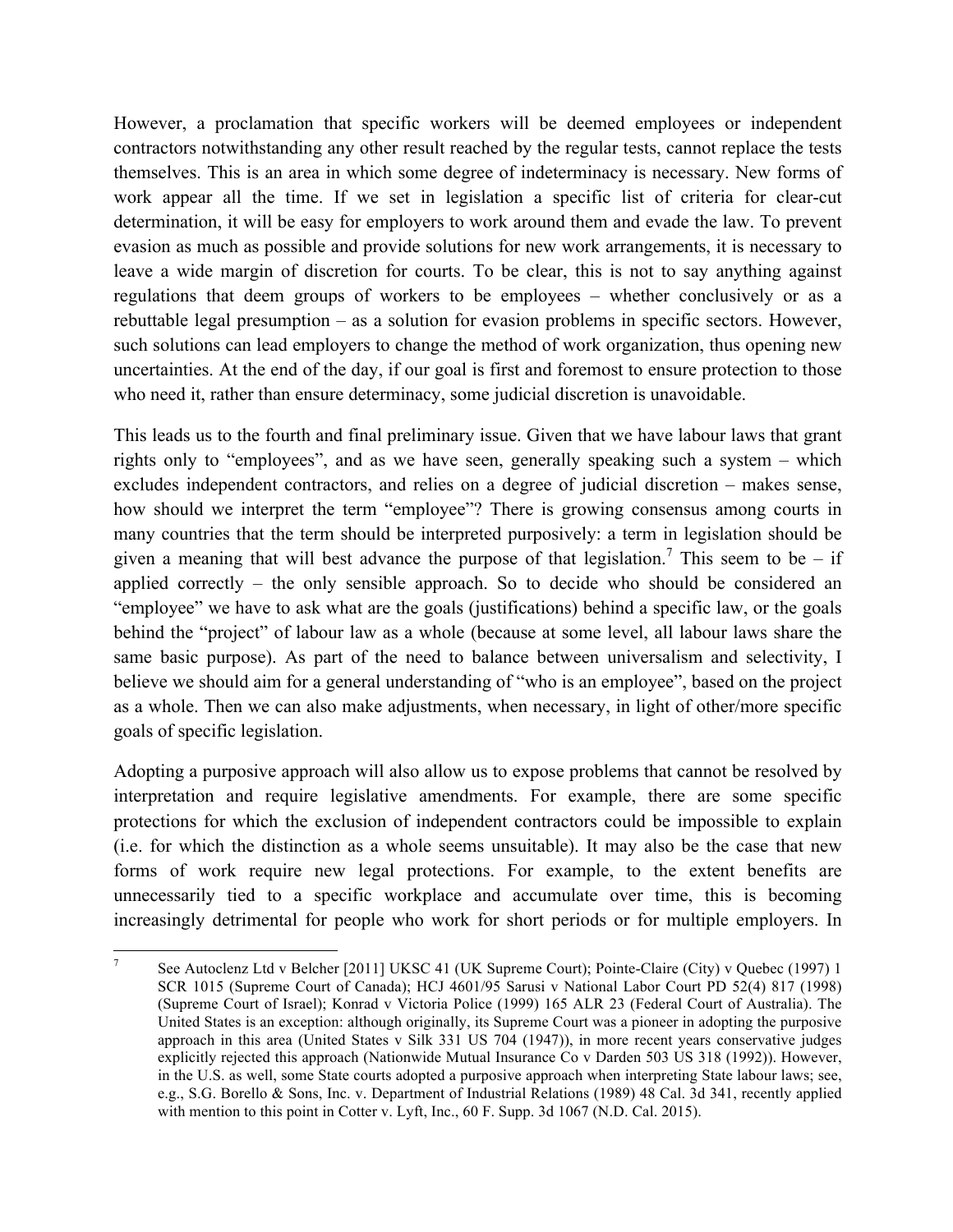other words, new forms of work such as "on demand" work – together with other alternative arrangements – should trigger rethinking of some existing laws and their suitability. Nonetheless, as far as the employee/independent contractor distinction in itself is concerned, a purposive approach ensures its suitability for "on-demand" workers: when we encounter new work arrangements such as these, we should not ask whether they are similar to "traditional" employment or not, but rather whether this is the kind of arrangement that requires the application of labour laws, given their purposes. In other words, if Uber drivers are in need of labour protection, purposive interpretation would ensure that they get it (assuming this is not explicitly prevented by legislation).

## **III. A Purposive Approach**

In the previous part I advocated purposive interpretation of the term "employee" to set the scope of labour law. This is not an original position; other labour law scholars have adopted this approach before me. However, there was very little attempt to actually articulate the goals of labour law and derive conclusions for the appropriate "who is an employee" test. This is something I have engaged with for some time (see Davidov 2016); below is a very brief summary.

What does a purposive approach mean in practice, in the current context? Some have criticized it for being a case-by-case solution with no determinacy. It appears that some courts (for example in Israel) are adopting this approach: only after applying the "regular" tests, they ask in difficult cases whether the purpose of the law justifies the inclusion of the worker in question within the protected sphere. As a result, labour laws are applied on specific workers that appear to be vulnerable but were left out by the tests. While better than nothing at all, such an approach misses the point of purposive interpretation, which requires us to rethink the tests themselves. The tests were developed by courts, and they have to make sense in light of the goals of the legislation. If the tests lead to results that seem unwarranted, this is probably because they are not in tune with the purpose behind the law.

What is the purpose, then? A critical challenge is to choose the right level of abstraction or generality, in two respects. First, specific labour laws have specific goals. But there is also, as already noted, a general goal behind labour laws. If we want some degree of universalism, rather than complete selectivity (in which the meaning of "employee" is different for each and every law), we need to focus first on the general goal. Later, the scope of specific regulations can be amended, if needed, in line with more specific goals. As for the general goals, they can be articulated at different levels of abstraction. We can explain the need for labour laws in terms of the general values that they advance, such as equality, workplace democracy, distributive justice, autonomy, efficiency (more controversial), non-domination or maximizing capabilities. At another level, we can say that labour laws are needed to correct market failures or (most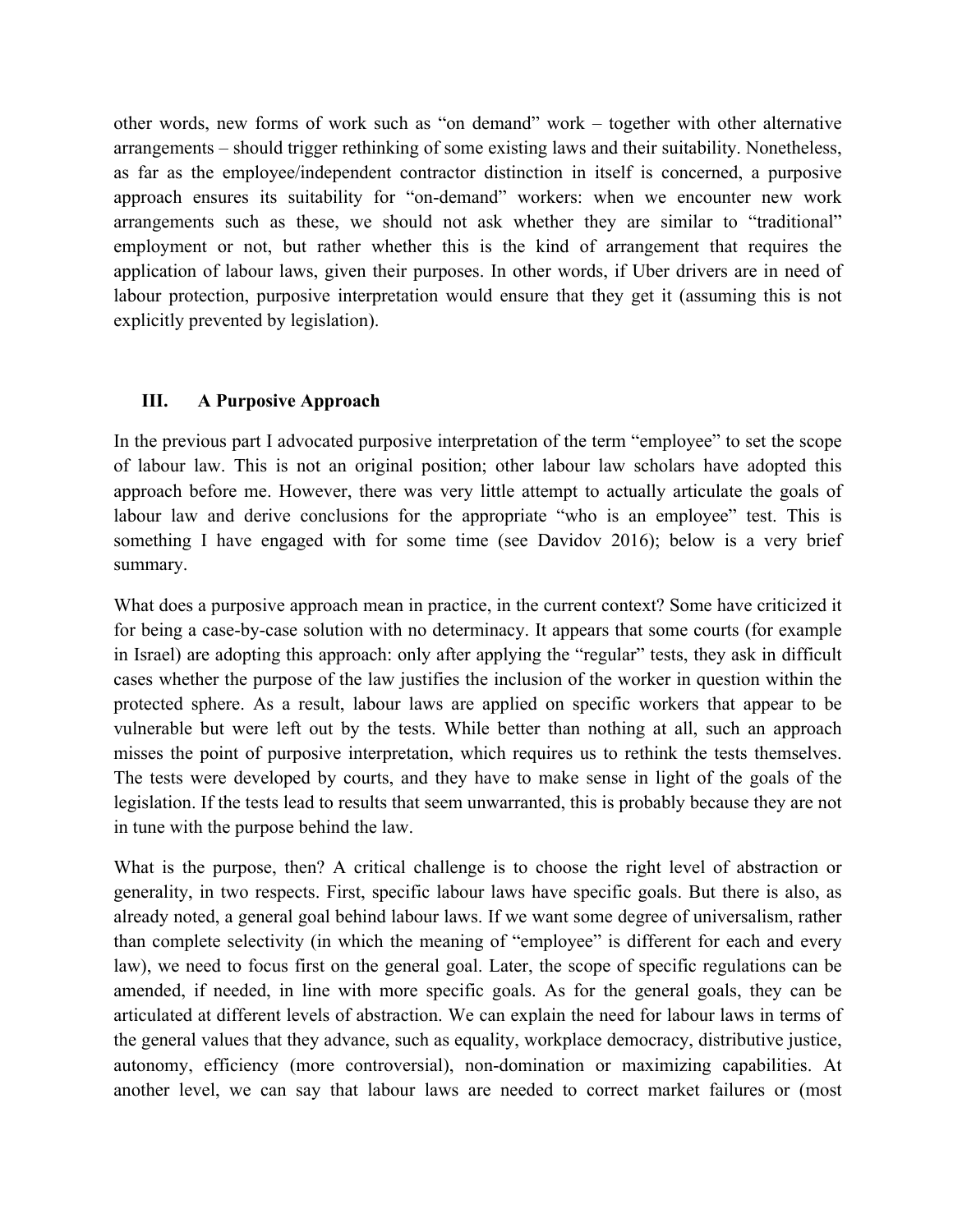common) to address the inequality of bargaining power between employer and employee. Also, we can explain labour laws as addressing the vulnerabilities characterizing employment relations, which in my view are democratic deficits (or subordination, broadly conceived) and dependency.

The different articulations listed above do not contradict each other; they are all correct. The challenge is to choose the articulation that is most useful for current purposes, and this seems to be the latter one. If labour laws are needed to counteract subordination and dependency, they should cover workers who suffer from these vulnerabilities vis-à-vis an employer. And these characteristics are specific enough to allow us to make this determination, i.e. to identify those in need of protection (which is not possible with a vaguer concept such as inequality of bargaining power). Although one can certainly also argue that Uber drivers should be employees for reasons of distributive justice or non-domination (Rogers, 2016), this is not helpful to solve the next/other challenge. It is much better to identify *ex-ante* the kind of relationships that create a systematic disadvantage (vulnerability) in distributive and other respects. With this in mind, the different indicia used to identify employees can be re-examined, to consider if they are helpful and relevant in identifying the existence of subordination or dependency (I believe that only some of them are; see Davidov 2016: chapter 6).

To clarify, this does not ignore the fact that specific pieces of legislation have other goals. The point is that they also share some basic reasoning: we need to intervene in the context of *these* market transactions (and not others), we need to protect workers under *this* kind of work arrangements (and not others), because of some basic characteristics that are unique (or stronger) in this exchange/relationship. Consider, for example, the California Family Rights Act, the California Wage Theft Protection Act, and the National Labor Relations Act – to give just a few diverse examples from the United States. Obviously they each have their own goals. But why do they all apply only to "employees" and exclude independent contractors? I suggest that the answer has to do with the vulnerabilities mentioned above. This leads us to a general interpretation of "employee" that can then be used at least as a starting point, before making it broader or narrower, if needed, in light of specific goals.

Generally speaking, the tests proposed here appear similar to those adopted by courts around the world. But there are a number of important differences. First, control (or subordination, the term usually used in Europe) is understood not in a technical way, but more broadly – the question is whether there is submission to commands or to rules of the organization, it the general sense of democratic deficits. Second, economic dependency is given more weight, and is similarly understood also in a broad sense – the question is whether the worker is in a position to spread risks. Third, dependency is not only economic, but also for the fulfilment of social and psychological needs. Finally, the more specific indicia are just aids to identify the two general vulnerabilities, and should be retained only if able to do so.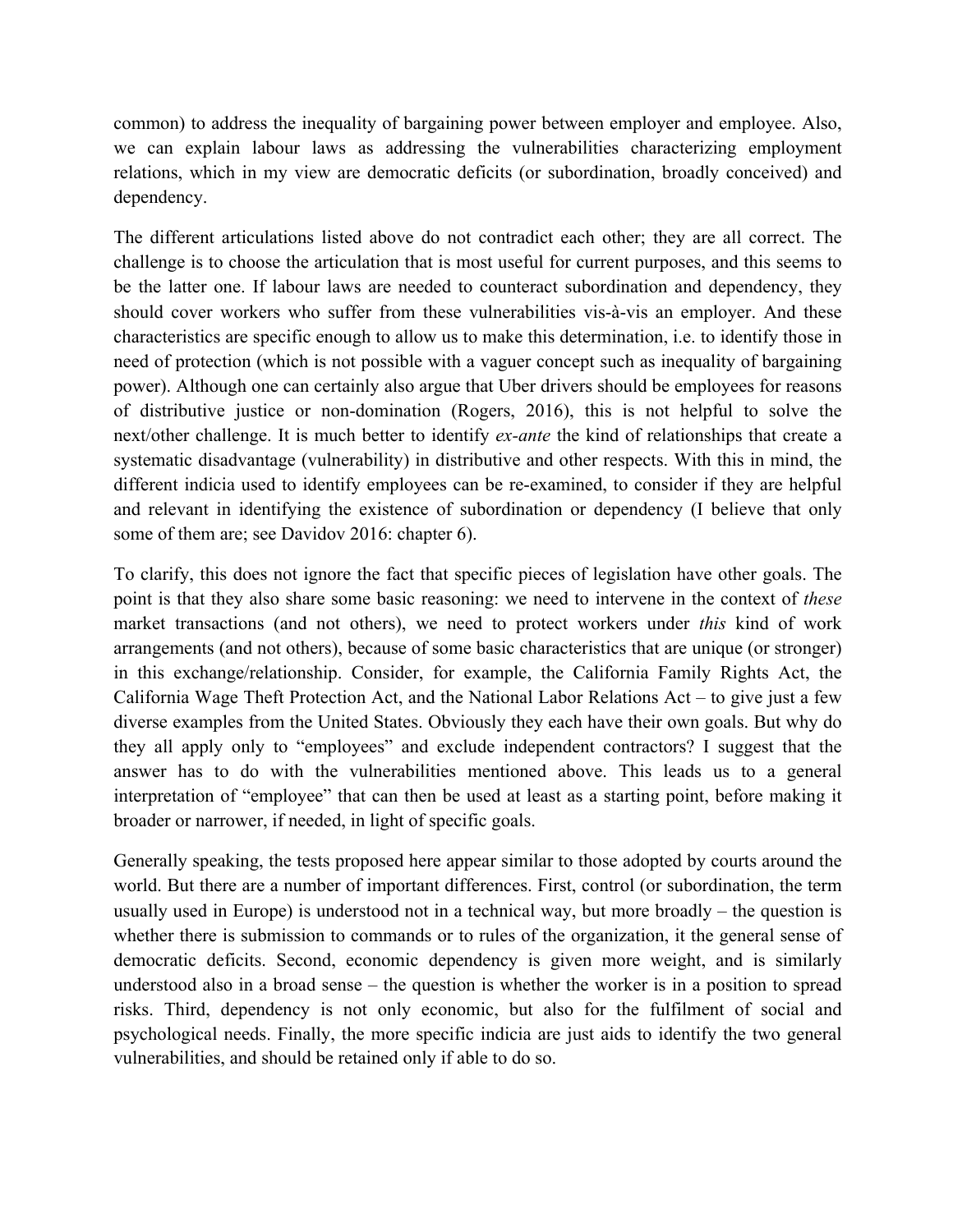Should we require both subordination and dependency to determine that one is an employee? It appears that much of the labour law apparatus is designed to counteract dependency (and mostly economic). There are however some regulations designed to protect against subordination, and some concentrated on social/psychological dependency (the importance of work for the individual). Perhaps the easiest solution – in terms of minimizing upset of current laws – is to require some degree of both subordination and dependency for employee status – but extend current protections in two ways. First, the more a relationship is characterized by dependency, the less the worker will have to show subordination to be considered an employee. Second, at least *some* labour laws – probably most – should be extended also to workers in a position of economic dependency, even without any subordination, through an intermediate category of "dependent contractors". Thus, for example, the right to a minimum wage, and the right to bargain collectively, are both needed in situations of economic dependency, even without subordination.

# **IV. The Status of Uber Drivers: Applying the Tests**

We are now (finally) in a position to examine the status of Uber drivers. To what extent is there subordination (or democratic deficits, or "control" in a very broad sense) in the typical relationship between Uber and its drivers? Although people who work outside of a factory or an office obviously experience less *direct* control over their actions, it is not so unusual for businesses to employ people outside of clear geographical boundaries and still control them in different ways. Technology allows employers to maintain and strengthen such control. The facts indeed suggest that Uber drivers have to abide by detailed rules of the firm regarding the way they provide the service, and they are monitored at least to some degree through the app (see De Stefano, 2016: 491-3; Sachs 2015). The rating system in particular is a tool used to control the drivers by relying on feedback from customers about their performance. Moreover, the fact that drivers provide the Uber service to Uber customers on behalf of Uber suggests that they are integrated in the organization, explaining why a relatively high degree of control is necessary (poor service would harm Uber's reputation and its business vis-à-vis its customers; they are not the driver's customers).

The claim made by Uber in litigation that it is not a transportation company but only a technology company – and the drivers are its customers (or "partners") – has been rightly rejected by American and British courts alike (at least thus far, litigation is still ongoing). <sup>8</sup> The

 <sup>8</sup> In the U.S., see O'Connor v. Uber Technologies, Inc., 82 F.Supp.3d 1133 (N.D. Cal. 2015) (denying Uber's motion for summary judgment in a class-action suit filed by drivers); and see similarly Cotter v. Lyft, Inc., 60 F. Supp. 3d 1067 (N.D. Cal. 2015). In the U.K., see Aslam v. Uber, judgment of Oct. 28, 2016 (London Employment Tribunal) (accepting drivers' claim that they are "workers" for the purpose of UK labour laws). For an elaborated discussion of Uber's claim/narrative see Tomassetti, 2016. For a review of the litigation in the U.S. see Cherry, 2016. Although the drivers have been somewhat successful in their litigation in the U.S. – so far in lower courts – they are still facing a serious obstacle: the fact their contracts include arbitration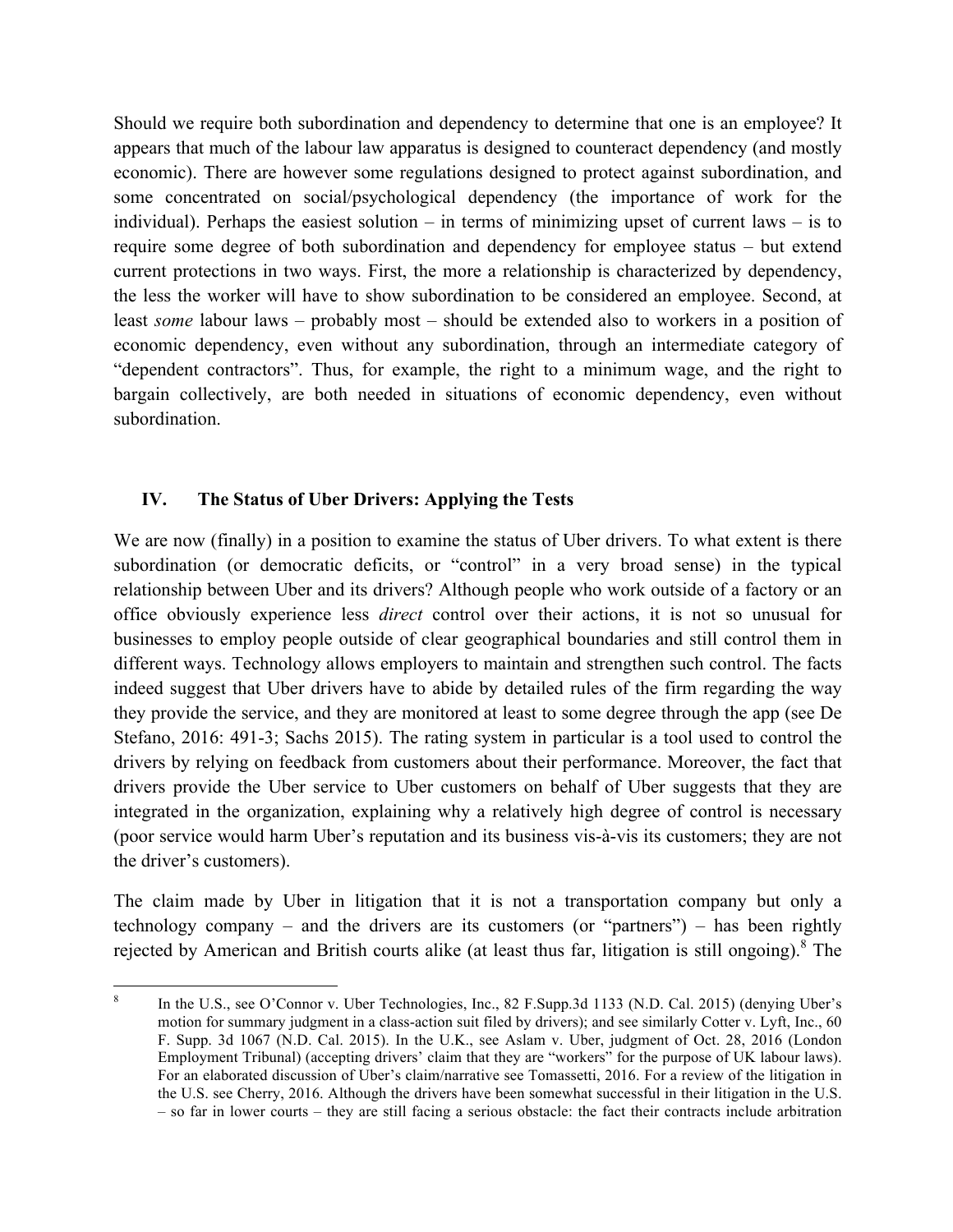London Employment Tribunal made this point most eloquently: "The notion that Uber in London is a mosaic of 30,000 small businesses linked by a common 'platform' is to our minds faintly ridiculous... Uber's case is that the driver enters into a binding agreement with a person whose identity he does not know (and will never know) and who does not know and will never know his identity, to undertake a journey to a destination not told to him until the journey begins, by a route prescribed by a stranger to the contract (UBV) [Uber] from which he is not free to depart (at least not without risk), for a fee which (a) is set by the stranger, and (b) is not known by the passenger (who is only told the total to be paid), (c) is calculated by the stranger (as a percentage of the total sum) and (d) is paid to the stranger… The absurdity of these propositions speaks for itself."<sup>9</sup>

The California courts which discussed whether control is present gave significant weight to the fact that Uber can terminate the relationship with a driver "at will" (without cause).<sup>10</sup> This was seen as a leading indication of control (and accordingly of employment). But in fact arm's length business relations are even *more* characterized by the ability to leave at any time, which is a staple of the free market. Limitations on the ability to terminate do no say anything – one way or another – about the existence of subordination while the relationship exists. The fact that drivers work under a constant threat that Uber will terminate the relationship with them does not in itself suggest subordination/control. It is the fact that Uber uses the ratings given by customers and other information collected by the app to monitor drivers' actions and ensure that they abide by Uber rules that creates subordination. The background threat of termination in case of misbehaviour is important, but does not help to distinguish the relationship from other commercial relations (also characterized by the same constant threat).

While control over how drivers do their jobs appears to be quite significant, in contrast they have a relatively high degree of freedom to choose how much to work and when to do so. Notably, there are sometimes cases in which employers create the *illusion* of such freedom by drafting agreements which appear to give it to workers, even when in practice they work full time and on regular hours.<sup>11</sup> In the Uber case as well, it has been noted that there are strong incentives to work more hours and in times of heavy demand, as dictated by the firm (Means and Seiner,

<u> 1989 - Johann Stoff, amerikansk politiker (d. 1989)</u>

clauses that place significant limitations on the ability of the drivers to challenge their status in court. Strangely, U.S. courts tend to enforce such contracts. See Stone, 2016, and see the recent decision in Mohamed v. Uber Technologoes, Inc.  $(9<sup>th</sup> Cir.,$  judgment of Sep. 7, 2016). It is this judicial policy that has led Uber drivers in the U.S. to agree to settle one major class-action suit by renouncing their claim for employee status in return for some cash and small changes to their standard contract. However, this settlement was so far rejected by the courts (see O'Connor v. Uber Technologies, Inc., judgment of Aug. 18, 2016 (N.D. Cal.)), so the legal situation of Uber drivers in the U.S. remains unclear. A settlement reached by Lyft (a competitor similar to Uber) with its drivers has been approved by another judge; see Cotter v. Lyft, Inc., judgment of June 23, 2016 (N.D. Cal.).<br>
9 Aslam v. Uber, note 8 above, pars. 90-91.<br>
<sup>10</sup> O'Connor v. Uber, note 8 above; Cotter v. Lyft, note 8 above. In both cases the judgments relied on S.G.

Borello & Sons, Inc. v. Department of Industrial Relations (1989) 48 Cal. 3d 341 for this point.<br>
<sup>11</sup> Zero-hour contracts are an obvious example; for a critical analysis see Adams, Freedland and Prassl (2015).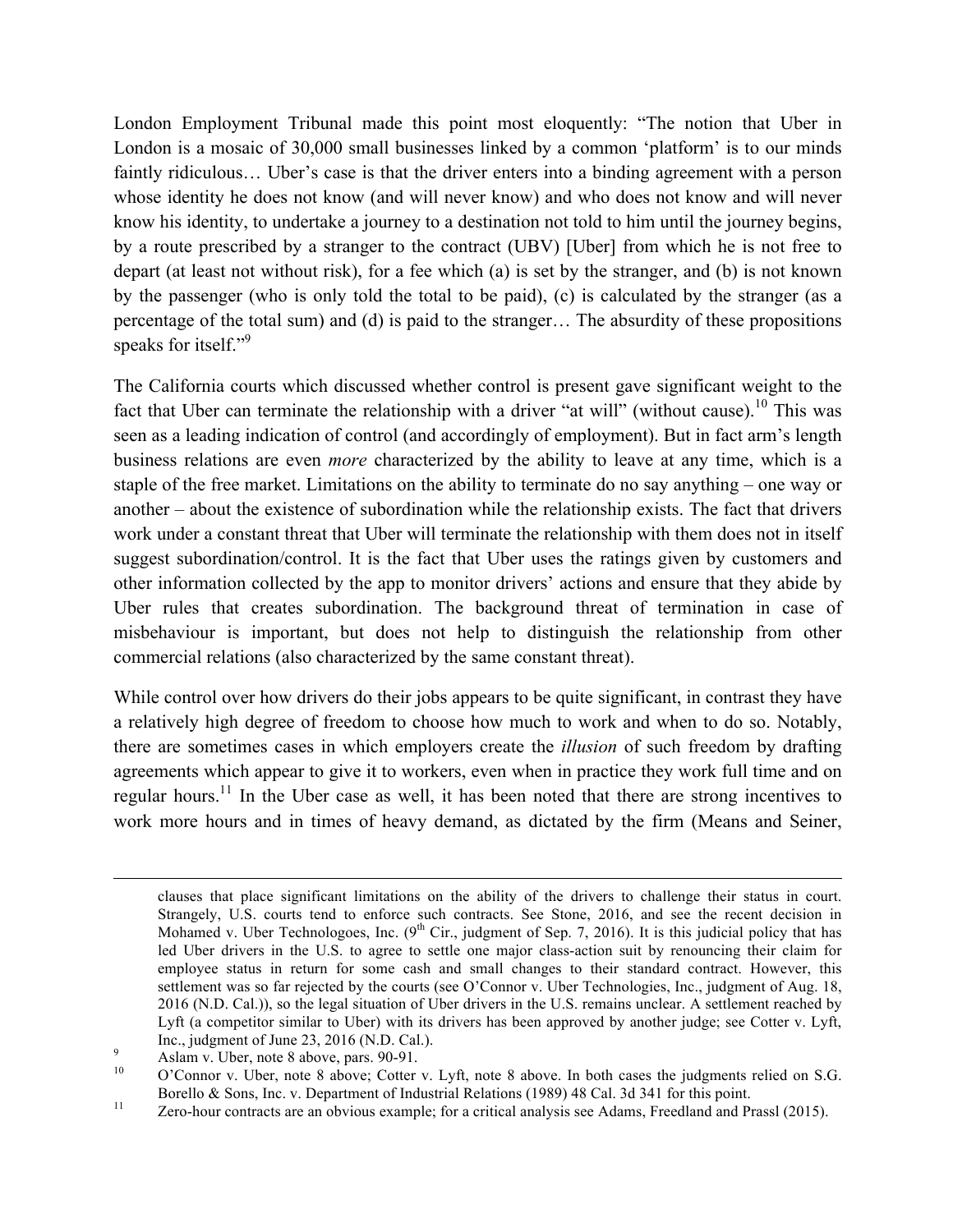2016: 1542). Still, it seems that there is a degree of real freedom in this respect.<sup>12</sup> This is a relevant consideration when examining the existence of control (or more broadly, democratic deficits/subordination) in the relationship. Being under the control of an employer explains, for example, the need for laws limiting the number of hours that one can be required to work. If a driver is free to decide for herself how many hours to work, at least in this particular respect the relationship is not characterized by control/subordination.

While I consider control of one's time a relevant indicator against employee status, I disagree with the view that this should be the main or only consideration (see Means and Seiner, 2016 for this view). Overall, the indications of subordination seem to outweigh the contrary indications. There is at least some degree of control/subordination in this relationship, which is one of the vulnerabilities justifying employee status. This also means that there is no reason to classify Uber drivers as dependent contractors (for a proposal along these lines see Harris and Krueger, 2015).

With regard to economic dependency – which as a normative matter is even more important – there are similarly strong indications supporting employee status. Most significantly, in my view, the firm is setting the cost of the ride and the payment to the driver unilaterally; the ability of drivers to influence the level of profit (other than by working more hours) is virtually nonexistent; and drivers have almost no "entrepreneurial control" over business decisions. The main contrary indicator is the ownership of the car. To the extent one can use such equipment to spread risks, this is a sign of economic independence. Uber and similar platforms allow people to use an asset (their private car) to make an income in ways that were much more difficult in the past. The fact that the worker has control over this asset and can choose how to utilize it does indicate some independence.

An additional characteristic of Uber drivers that should be considered in this context is the fact that for many of them (though certainly not all; see Hall and Krueger, 2015) this is a "side gig" – they do this work only for a few hours per week. However, working only part-time (even a small part) does not seem material to our decision. If a driver is working with many different platforms – say a few hours per week with each platform – we can see this as spreading of risks and a sign of economic independence which should be taken into account. However, this is a different indicator – having numerous client-employers – which could be a characteristic of *some* workers in the on-demand economy, but certainly not many of them. The mere fact that one is working part-time does not in itself indicate independence. When examining the existence/degree of dependence we should only be concerned with the ability to spread risks within the same line of work. The existence of other, irrelevant sources of income cannot be taken into account (otherwise workers will be seen as non-dependent and without access to employment rights if they have, for example, a rich spouse).

 

<sup>&</sup>lt;sup>12</sup> Eisenbrey and Mishel (2016) convincingly refute the claim that the Uber drivers' working hours are immeasurable. But the fact that it is possible to measure the number of working hours does not contradict the fact that drivers are free to choose how many hours to work.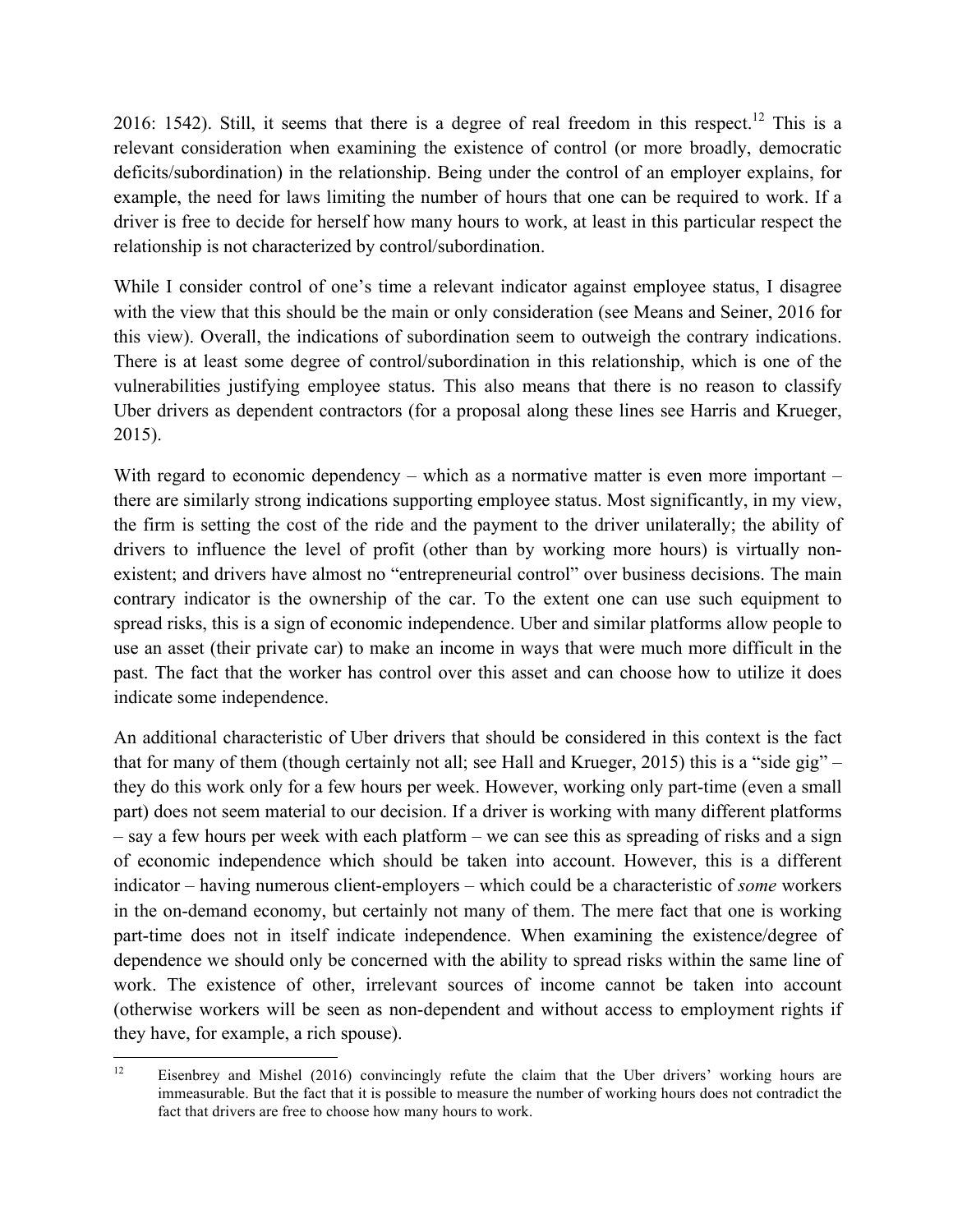Overall, while taking into consideration the ownership of the car, there are stronger indications of economic dependency in this case. It appears, then, that both vulnerabilities are present and Uber drivers should be considered employees. The case seems difficult at first because of the combination of three characteristics that distinguish Uber drivers from "regular" employees: their freedom to choose how many hours and when to work; the ownership of the car used to provide the service; and the fact that many drivers work for a small number of hours per week. While neither of these characteristics is entirely new or unique to the "on-demand" economy, they all become much more possible and therefore common thanks to the new technologies; and their combination might create an impression that the drivers should be considered independent contractors. Nonetheless, a closer look, through the purposive framework outlined above, shows that one of these characteristics (number of hours) is irrelevant, and the other two are relevant for different questions, and each is outweighed by other indicators.

What does this mean for Uber (and similar companies)? If they have to treat drivers as employees, will they close up shop? There is no reason to believe so. Following labour laws can certainly be a hassle, and involve costs, but this is no different for any other business. They will have to adapt, for sure, for example by agreeing with each employee on a minimum number of hours (where the law requires such a commitment), as well as a maximum number of hours (to avoid paying wages when this is not justified economically by demand for rides). The cost of a ride is likely to be somewhat higher as a result, but this is not a reason, in itself, to abandon the entire model of connecting riders with drivers through an online platform. Society can enjoy the gains of technological advances and innovative businesses without accepting the evasion of labour laws.

#### **V. Conclusion**

Online platforms in which workers can be invited to work "on demand", with broad discretion given to the workers themselves to decide how much to work, present a new challenge for labour law. The age-old legal question of "who is an employee" has resurfaced with yet another reincarnation. Courts who formulate the answer to this question by reference to existing technical-legalistic tests may find the challenge insurmountable, meaning either that they will look for new tests altogether or simply decide that "on demand" workers are not employees. But if we adopt a purposive approach to determine who is an employee – as courts and scholars around the world increasingly do – the novelty of work arrangements does not divert us from asking the same question: should workers under this arrangement enjoy the protection of labour laws (all or some of them), given the goals of these laws? If the answer is positive, then they should be considered employees. In this respect, no new tests are needed; just an examination of the new factual situations in light of labour law's goals.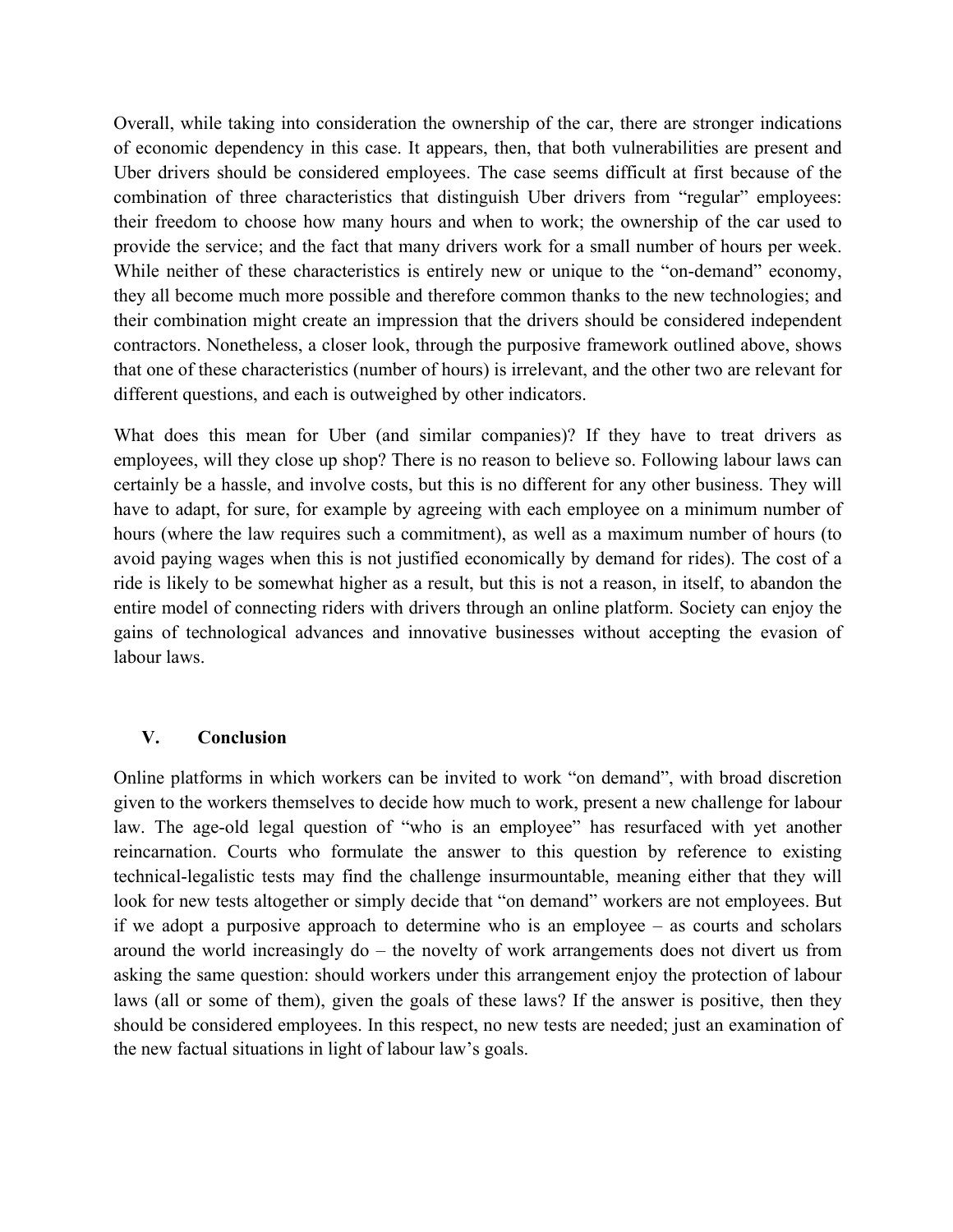There can be different views, of course, about what these goals are, and specifically, about the most appropriate level of abstraction to articulate them. I have argued (based on previous writings) that subordination (in the sense of democratic deficits) and dependency (in the sense of inability to spread risks) are two vulnerabilities that characterize employment relations and provide a general explanation for why we need labour laws. Accordingly, to decide if one is an "employee" we have to ask whether the relationship vis-à-vis a potential employer is characterized by these two vulnerabilities. Even one of them should trigger at least *some* protection. But the existence of both vulnerabilities clearly points to the need to apply labour laws. The many tests (indicia) used in most legal systems to decide "who is an employee" can be used as aids, but only to the extent that they help to find whether subordination or dependency are present.

Online platforms are proliferating, thanks to advances in technology. They come in different shapes and forms, including a wide variety of work arrangements. It makes a big difference, for example, if the worker is free to decide her own hourly rate or rather has to accept the rates as set by the platform; if the worker is free to decide how to perform the work and for whom, or has to follow directions from the platform; and so on. My concrete examination in the current paper was limited to Uber drivers, and it appears on balance (after taking into account also contrary indications) that they should be considered "employees".

This is not to suggest that the "old" system of labour law is entirely suitable and sufficient to confront new work arrangements such as "on demand" work through platforms. When asking if these workers should be considered employees or not, a purposive approach leads us to answers. But a different question is whether the existing labour laws sufficiently address new problems faced by new models of work. In other words, the question of *scope* discussed in this paper is separated from the question of *substance* which also requires re-examination. Perhaps, for example, new protections are needed for employees working part-time vis-à-vis many different employers – that is, workers relying on multiple "gigs" – who might not be able to secure under current arrangements rights to vacations, overtime payments, pensions and more. Also, the question of what amounts to "working time" for purpose of minimum wage laws and working time laws requires a unique answer in the context of "on demand" workers.<sup>13</sup> Finally, new protections could be needed for very small businesses that are *not* characterized by subordination and dependency on any single employer but still find it difficult to protect and insure themselves. Such challenges will have to be addressed in future research.

 <sup>13</sup> The London Employment Tribunal was faced with this question in Aslam v. Uber, note 8 above, and concluded that any time the app is "on" and the driver is available for rides within the assigned territory is working time.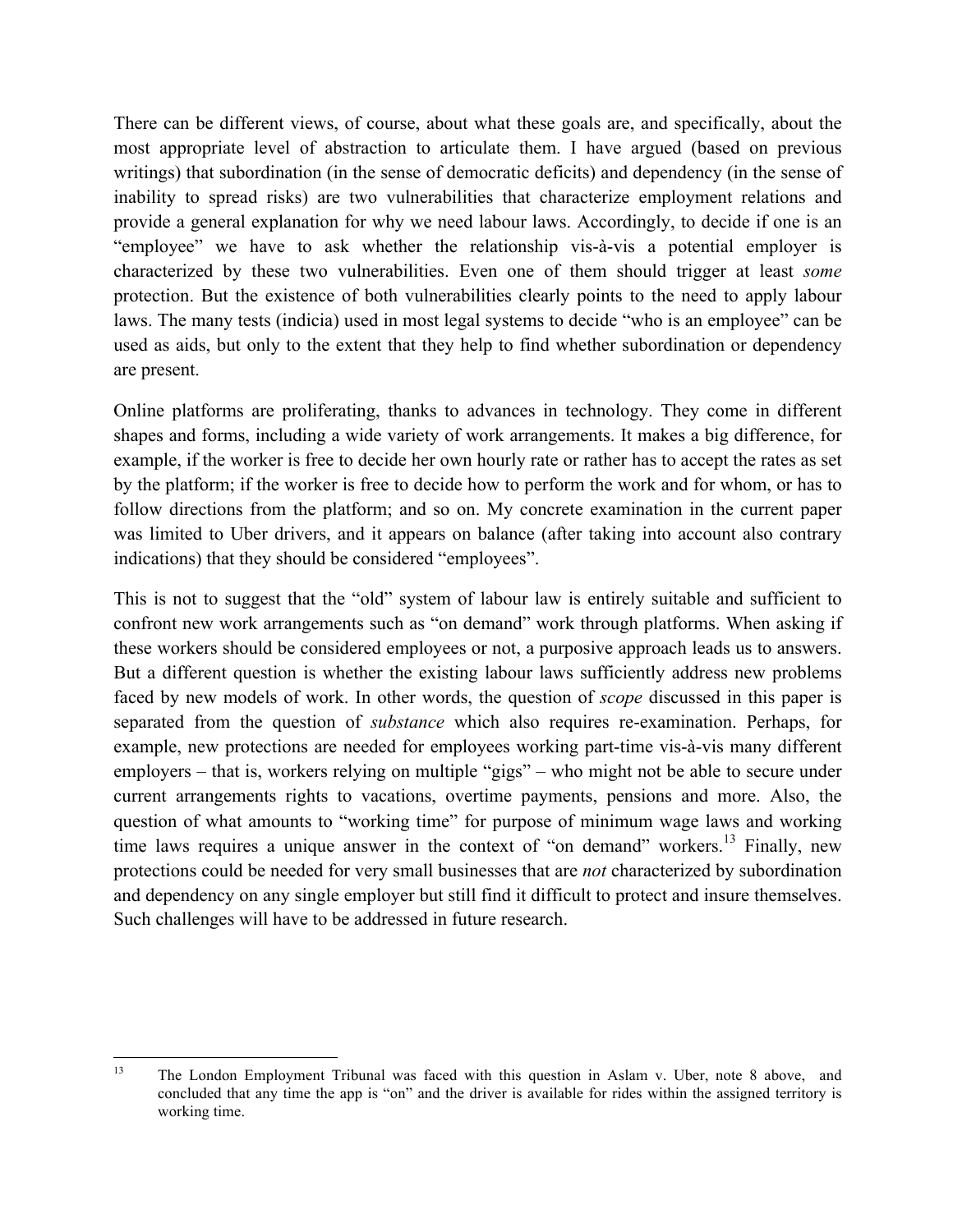## **Bibliography**

Adams, A., Freedland M. and Prassl, J. (2015). "The 'Zero-Hours Contract': Regulating Casual Work, or Legitimizing Precarity?", Oxford Legal Research Paper Series no. 11/2015

Carlson R.R. (2001), "Why the Law Still Can't Tell an Employee When it Sees One and How it Ought to Stop Trying", Berkeley Journal of Employment and Labor Law, 22, 295-368.

Cherry, M.A. (2016), "Beyond Misclassification: The Digital Transformation of Work", Comparative Labour Law & Policy Journal 37, 577-602.

Davidov, G. (2014), "Setting Labour Law's Coverage: Between Universalism and Selectivity", Oxford Journal of Legal Studies 34, 543-566.

Davidov, G. (2016), A Purposive Approach to Labour Law (Oxford: Oxford University Press).

Davidov, G., Freedland, M. and Kountouris, N. (2015). "The Subjects of Labor law: 'Employees' and Other Workers", in M. Finkin and G. Mundlak (eds), Research Handbook In Comparative Labor Law (Cheltenham: Edward Elgar), 115-131.

Eisenbrey R. and Mishel L. (2016), "Uber Business Model Does Not Justify a New 'Independent Worker' Category", Economic Policy Institute Report, available at http://www.epi.org/publication/uber-business-model-does-not-justify-a-new-independentworker-category/.

Finkin, M. (2016), "Beclouded Work, Beclouded Workers in Historical Perspective", Comparative Labour Law & Policy Journal 37, 603-618.

Freedland, M. and Kountouris, N. (2011), The Legal Construction of Personal Work Relations (Oxford: Oxford University Press).

Hall J.V. and Krueger A.B. (2015), "An Analysis of the Labor Market for Uber's Driver-Partners in the United States", Princeton Industrial Relations Working Paper, available at http://dataspace.princeton.edu/jspui/handle/88435/dsp010z708z67d.

Harris, S.D. and Krueger, A.B. (2015), "A Proposal for Modernizing Labor Laws for Twenty-First Century Work: The 'Independent Worker'", available at http://www.hamiltonproject.org/papers/modernizing\_labor\_laws\_for\_twenty\_first\_century\_work \_independent\_worker.

Katz, L.F. and Krueger A.B. (2016), "The Rise and Nature of Alternative Work Arrangements in the United States, 1995-2015", Unpublished paper, available at http://scholar.harvard.edu/files/lkatz/files/katz\_krueger\_cws\_v3.pdf.